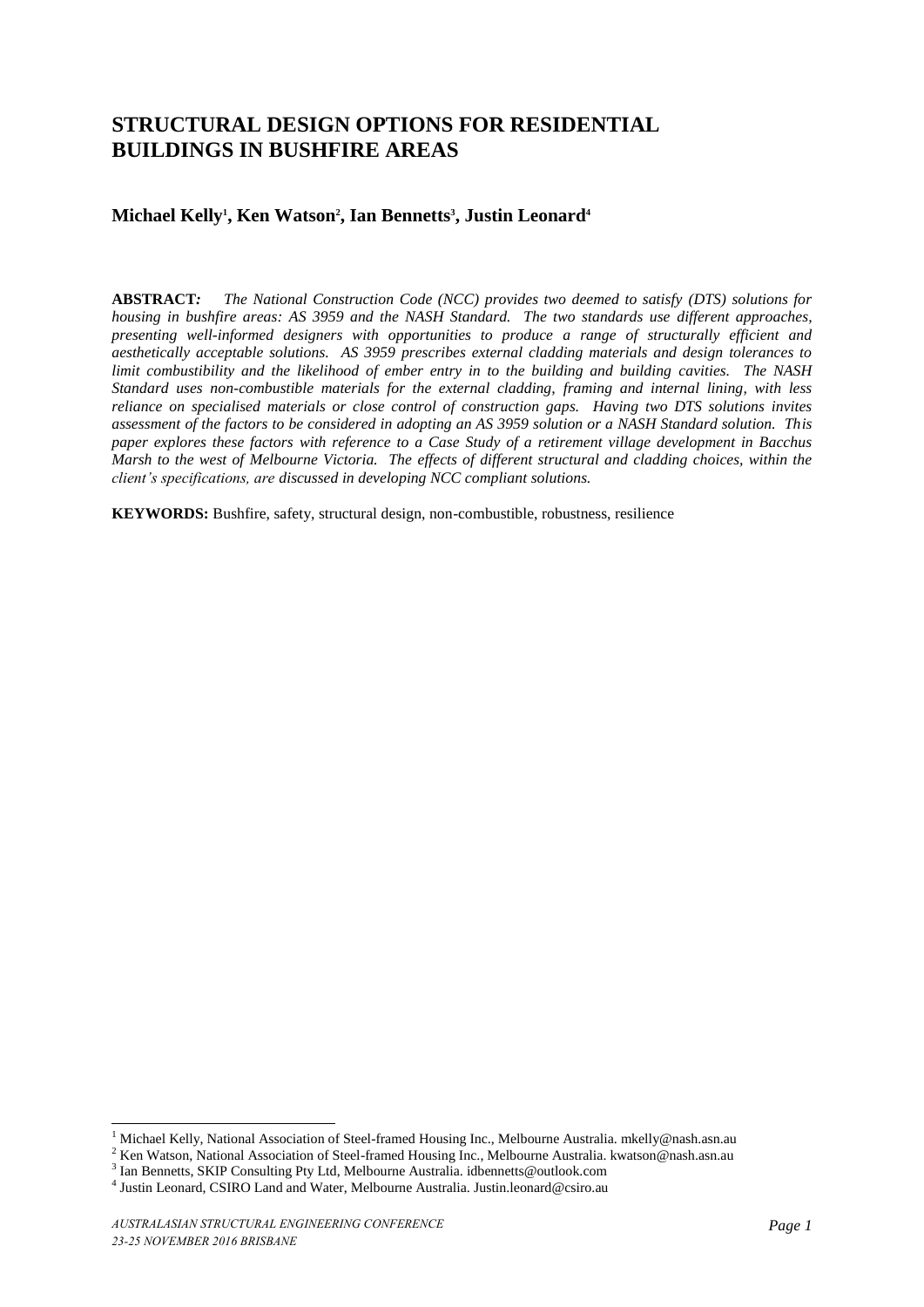# **1 INTRODUCTION**

In Australia the National Construction Code (NCC) Volume Two requires that houses in designated bushfire prone areas be protected from ignition due to bushfire attack [1]. For many years until 2014, the only Deemed-to-Satisfy (DTS) solution for bushfire construction was AS 3959 *Construction of buildings in bushfire prone areas* [2]. AS 3959 is based on the prescription of external surfaces in order to reduce the combustibility and limit ember entry in to the building and building cavities. Close control of construction gaps is required on the building envelope to prevent access by burning embers to combustible structural and non-structural materials behind the external surface.

In 2014, the National Association of Steel-framed Housing Inc (NASH) published a new Standard for buildings in bushfire areas: NASH Standard – *Steel framed construction in bushfire areas* [3]. The NASH Standard is referenced in NCC 2016 Volume Two as an additional deemed-to-satisfy solution. The NASH Standard is based on non– combustible construction using original research and field studies by CSIRO together with fire engineering assessment. Non–combustible construction involves using non-combustible materials for the external cladding, structure and internal lining. It does not rely on specialised external fire protection finishes or close control of construction gaps and therefore represents a costeffective strategy to protect residential and other buildings from ignition due to bushfire attack.

The scope of the NASH Standard covers steel framed wall and floor systems with noncombustible wall cladding and steel roof framing with steel sheet roofing. Masonry wall systems are also included. Other cladding systems such as tiled roofing were evaluated during the development of the Standard but are not currently included. Windows, external doors, screens, shutters and some roof mounted equipment use AS 3959 solutions for the relevant Bushfire Attack Level (BAL).

With two clear options for bushfire building design available as DTS solutions in the NCC, designers need guidance to navigate the choices and arrive at appropriate solutions. This paper explores the factors to be considered with reference to a Case Study of a retirement village development in Bacchus Marsh to the west of Melbourne Victoria. The impact on ember resistance of different structural and cladding choices, within the client's specifications, are examined in developing NCC compliant solutions.

# **2 BUSHFIRE ATTACK**

#### **2.1 BUSHFIRE EVENTS IN AUSTRALIA**

Bushfires in Australia result in significant destruction of natural resources and property in addition to deaths, injuries and community dislocation. Average long term annual property losses are around 100 dwellings representing around A\$50 million. [4]. Most losses occur in major events and most are due to ember attack.

Three relatively recent events highlight the scale of the property effects involved. In Canberra in January 2003, more than 500 houses were lost in one afternoon on the western edge of suburban Canberra. Ember attack alone, or in conjunction with some radiant heat from local isolated fires or adioining houses, accounted for 85% of losses [5]. The destroyed houses were all at a distance of 50 to 300 metres from the vegetation. [6]

In Victoria in 2009, over 173 lives and 2000 homes were lost in Australia's worst ever bushfire event, the majority in the Kilmore East region. The losses were in rural townships and the majority (67%) were due to ember attack alone or in conjunction with some radiant heat [7].

In the Blue Mountains west of Sydney in October 2013, over 200 homes were lost in the townships of Winmalee and Yellow Rock. Whilst many of these homes were in close proximity to bushland, the majority (85%) succumbed to ember attack. [8]

#### **2.2 ATTACK MECHANISMS**

Australia's CSIRO has undertaken detailed analyses of bushfire events over many decades [5] [7] [8] [9]. As a result, the mechanisms of bushfire attack on houses and the way different types of construction materials and systems respond are well understood and documented. This research has been used to support national, state and local policies and standards aimed at improving the survival of buildings subject to bushfire attack.

There are three main modes of attack by a bushfire on houses:

- burning embers
- heat radiation
- flame contact.

Not all fires involve all three modes of attack on every house, and different materials are affected in different ways by each mode. Each mode needs to be understood for its effects to be determined and for effective defensive measures to be devised and implemented.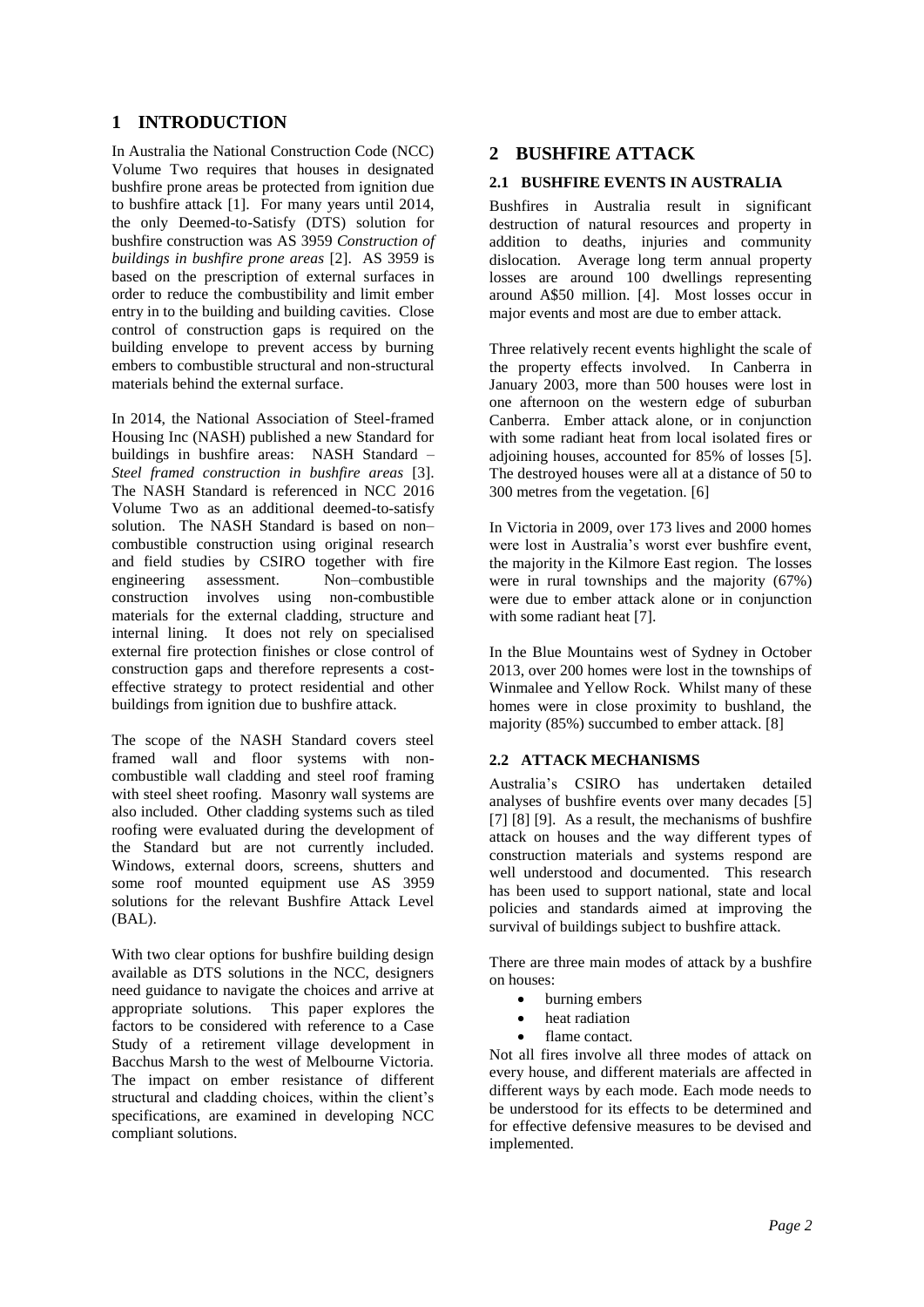Ember attack is the most common and persistent mode of attack, commencing before the fire front and persisting for several hours afterwards. Ember attack consists of airborne embers that can enter gaps in a structure or ignite fine fuels or combustible surfaces on or adjacent to the building. Radiant heat is at damaging levels for perhaps 5-10 minutes before and after the flame front passes. In the worst case, flame contact may impinge on the building for just a few minutes. Strong winds associated with fires may exacerbate the effects of all three attack mechanisms. Overall ember attack accounts for the overwhelming majority of house loss in Australian bushfire events.

Bushfire events also create local fires that may be as large as or larger than the bushfire itself, in terms of an individual house. Once alight a burning house, outbuilding, vehicle or woodpile creates ember, radiant heat and flame risk to adjacent properties. This mechanism of attack is particularly destructive on smaller allotments in suburban areas. [10]

#### **2.3 BUILDING RESPONSE**

A building element ignites when it is exposed to a source of flame or heat and reaches its ignition point. Commonly the source of flame is provided by embers and burning debris. If this burning material breaches the building envelope, or ignites adjacent litter or kindling, building ignition can occur. Houses are not consumed by bushfires, but by house-fires started by the bushfire.

At peak levels, radiation can crack and distort windows, doors and cladding materials, allowing breaches of the building envelope and ember attack on the building structure and flammable contents. Radiation can also preheat a combustible material to the point that it auto-ignites or is readily ignited by embers. Where the source is an adjoining house already alight, the attacked features may be on any side of a house. Flame contact can cause building ignition when exposed materials, dried and prepared by sustained wind, ember and radiation attack, are contacted directly by flames.

Once a combustible building element has ignited, spread of fire to adjoining elements is possible, creating a larger fire that may not be resisted by other elements, and may produce more intense effects than the fire front itself. Local element fires may also impede egress from the building via otherwise safe paths.

## **3 NCC REQUIREMENTS**

#### **3.1 PERFORMANCE**

The NCC requires that [1]:

―A Class 1 building or a Class 10a building or deck associated with a Class 1 building that is constructed in a designated bushfire prone area must, to the degree necessary, be designed and constructed to reduce the risk of ignition from a bushfire, appropriate to the— (a) potential for ignition caused by burning embers, radiant heat or flame generated by a bushfire; and

(b) intensity of the bushfire attack on the building."

The level of attack intensity and the level of risk reduction are not quantified, and "reducing the risk of ignition" is not a particularly high threshold. However, Leonard et al [11] have observed that, similarly to the description of structural performance, the description of bushfire performance of buildings consists of three parts:

- (i) the description of the bushfire actions that contribute to the likelihood of ignition,
- (ii) the description of measures used to reduce the likelihood of ignition to buildings and
- (iii) the description of the methods used to evaluate the solutions.

Approached in this way, rational solutions may be developed that address the NCC performance requirements in a verifiable way. However, there is still very wide scope for solution developers to apply their own interpretations to the performance requirements. Individual solutions may therefore exhibit a wide range of actual performance under real bushfire attack conditions.

#### **3.2 SOLUTION DEVELOPMENT**

The onus placed on solution developers by unquantified performance requirements is considerable. Rather than developing the solutions based purely on customary practice, it may be necessary to consider the higher level properties of constructed systems that impart efficiency, security and value in the built environment. These include reliability, robustness and resilience.

#### **Reliability**

A key issue is the expected reliability of a design solution which will be a function of:

- (a) initial likely reliability of solution;
- (b) durability of solution over time which may or may not be a function of maintenance;
- (c) level of maintenance required;
- (d) likelihood of solution being modified over time and
- (e) influence of other structures that may be built after the initial construction, eg fences, sheds, woodpiles etc.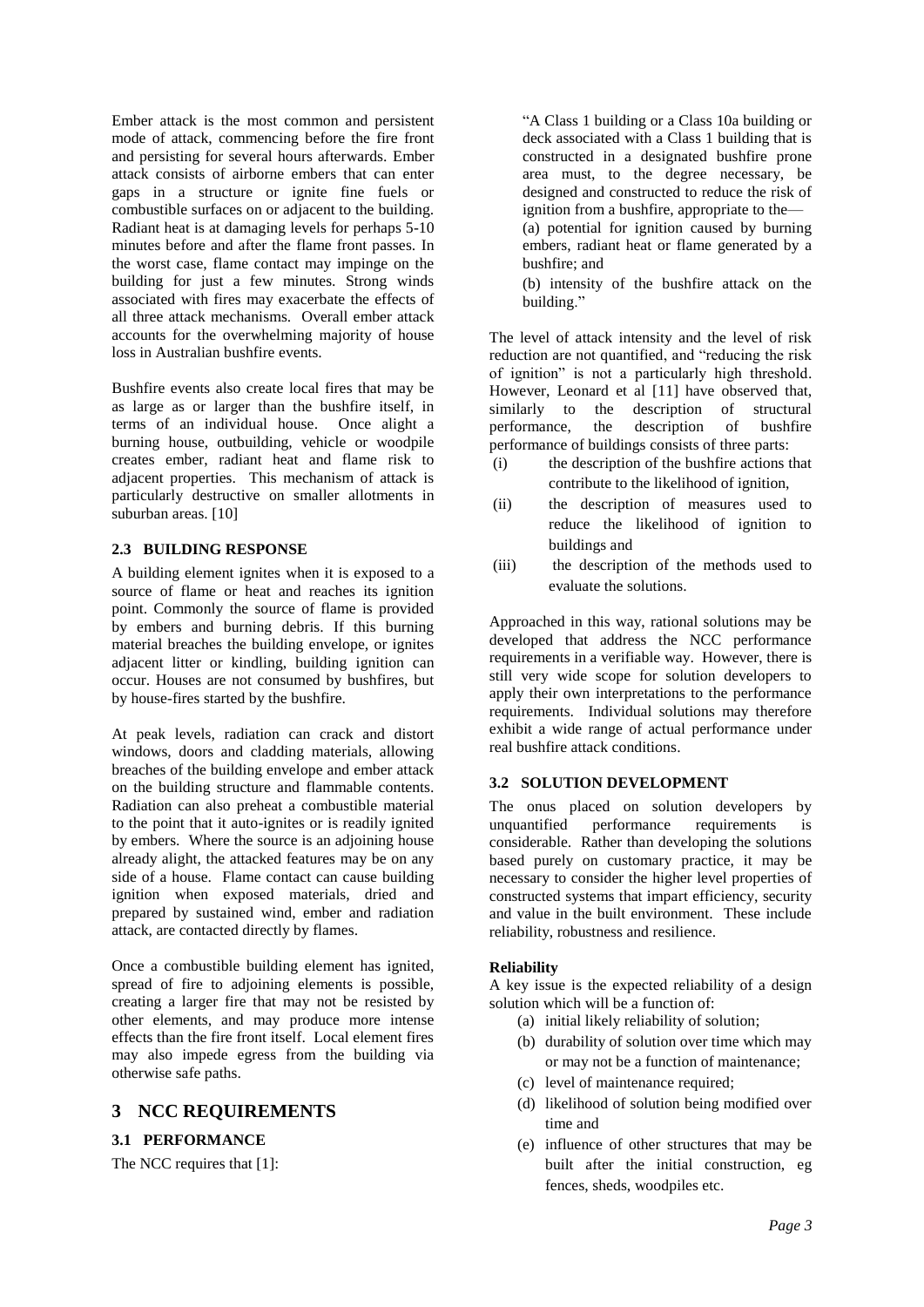#### **Robustness**

Robustness is that property of structural systems that seeks to achieve proportionality of damage to the severity of an overloading event. It will be maximised when bushfire design solutions:

- (a) have few "weak links" that allow progressive spread of damage from minor sources;
- (b) consist of materials and assemblies that retain physical properties when thermally loaded beyond their design capacity, and
- (c) include protection of inherently vulnerable and brittle elements such as windows.

#### **Resilience**

Resilience is that property of a building, system or community that facilitates its return to a functional state following overload. In the context of bushfire damage, resilience will be maximised when:

- (a) there is a high probability of an attacked building remaining habitable and
- (b) There is a low time and cost to make badly damaged buildings habitable.

Against this background, two DTS solutions have been developed and are referenced as Acceptable Construction Manuals in the NCC, as described in the next section.

## **4 DTS SOLUTIONS**

#### **4.1 Available options**

The NCC allows both AS 3959 and the NASH Standard as parallel DTS solutions for the design of buildings in bushfire areas. Parallel solutions are very common within the NCC, with other examples including:

- Slabs on ground can be in accordance with AS 2870 or the Acceptable Construction Practice in the NCC.
- Masonry construction can be in accordance with AS 3700 or AS 4773 Parts 1 and 2.
- Roof drainage systems can be designed and installed in accordance with AS/NZS 3500.3 or with the Acceptable Construction Practice in the NCC.

#### **4.2 AS 3959**

#### **4.2.1 Bushfire Attack Level**

AS 3959 is in two basic parts, the first of which quantifies the Bushfire Attack Level (BAL) to which a property may be subjected. The six levels are based primarily on the radiant heat flux emanating from the flame front: BAL-LOW, BAL-12.5, BAL-19, BAL-29, BAL-40 and BAL-Flame Zone.

The NASH Standard references AS 3959 for the site classification of BAL.

#### **4.2.2 Construction**

The approach to ignition resistance used in AS 3959 involves using specified materials and precise gap control on the exterior surfaces of the building. The required ignition resistant properties of the building envelope increase in steps based on BAL, creating a set of acceptable construction measures associated with each BAL. Specified maximum gaps apply equally to all BALs to limit the size of embers that can breach the envelope. The building exterior surface is required to resist all bushfire exposure conditions and environmental actions and protect all structural materials and services that lie behind it.

#### **4.3 NASH STANDARD**

A different approach to ignition resistance is to consider the habitable space defined by the interior linings and to construct all elements outside this space from non-combustible materials. A combination of non–combustible facade and cavity construction enables the building to be configured so that failure or damage to one element does not lead to an inevitable failure of the structure or a breach of the habitable envelope. This approach also means that the building's performance is not highly dependent on the detailing, workmanship and maintenance of the external surfaces. It also results in fewer steps in the set of BALs for which a set of acceptable construction materials is required. The resulting structure is less vulnerable to a BAL assessment that is incorrect or increases post-construction.

#### **4.4 DESIGN CHOICE**

The different approaches taken by the two DTS standards have implications for the material selections available to the designer. For example, use of some combustible materials is restricted under the NASH Standard even where the risk is low.

The NASH Standard references AS 3959 for some components such as windows and doors which are commercially available with specific BAL ratings, where these components are consistent with the non-combustible philosophy of the NASH Standard. It is not otherwise possible to "cherry" pick" the two standards in the one building.

In short, an early decision has to be made on which DTS solution - AS 3959 or NASH Standard - will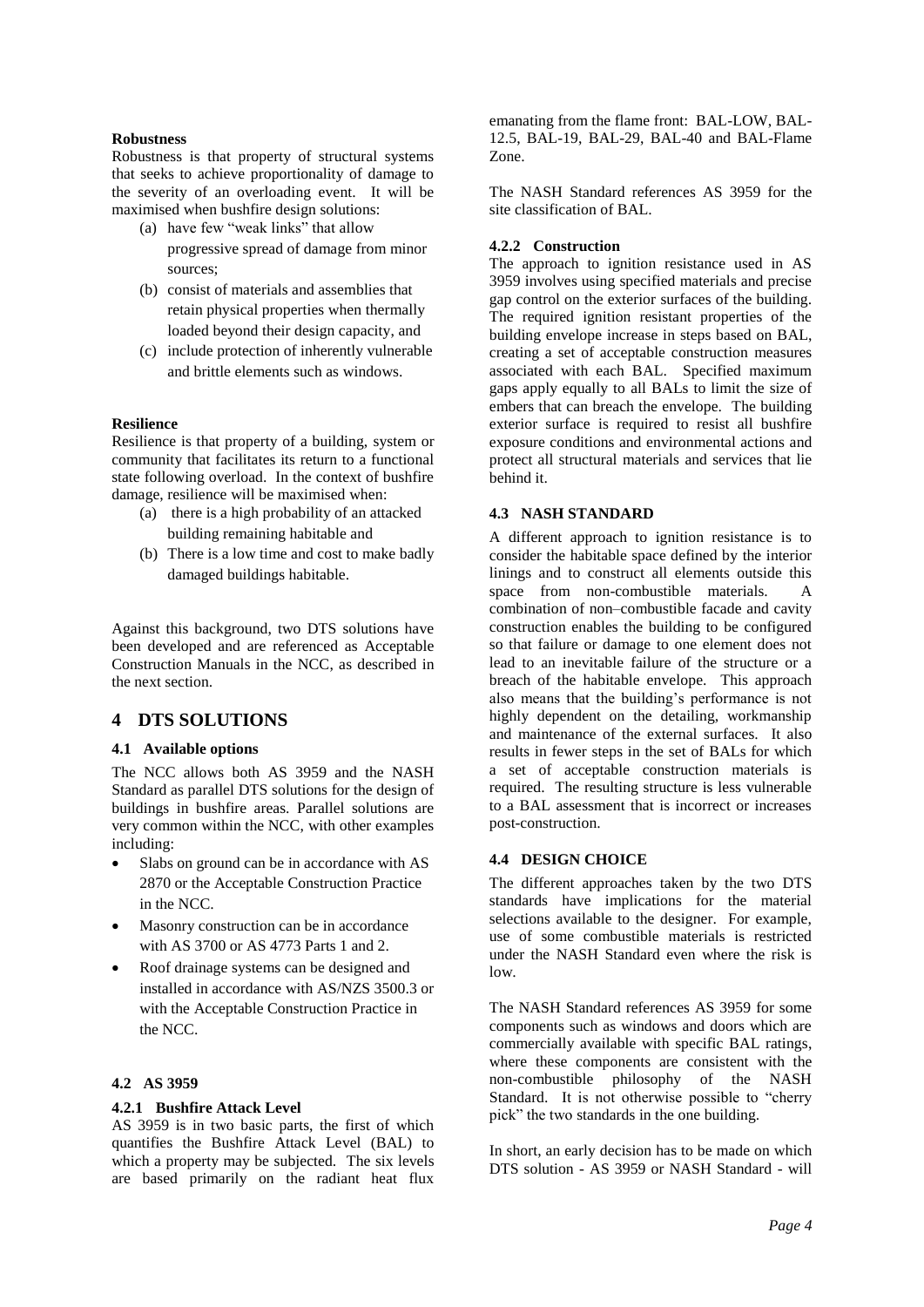be adopted. The next section describes some of the considerations relevant to that decision.

### **5 EVALUATION FACTORS**

#### **5.1 HIGH LEVEL CONSIDERATIONS**

The remit of the design practitioner will vary from project to project. Some design decisions will already have been made by the client while others may rest with the designer to present options and recommendations. Therefore there is not a single list of decision factors applicable to every project, but rather a list from which factors relevant to the particular project may be drawn.

The high level attributes of reliability, robustness and resilience discussed earlier may be considerations for the designer, regardless of the base level of each that forms part of both DTS solutions.

For example, if the reliability of window performance with respect to resisting direct flaming (as might be expected in BAL 40 and Flame Zone conditions) is taken as 0.95 per window, then for a house with 10 windows the overall reliability will be 0.60. This indicates that there will be approximately a 60% chance of survival, if occupants were to remain within the house. It is assumed that once the building envelope is bridged, human survival will be unlikely. This hypothetical calculation only considers windows but serves to illustrate that unless the components of the building exhibit a high level of reliability in terms of their fire resistance, the building may exhibit a poor overall performance under bushfire attack.

From a robustness perspective, aging and poorly maintained buildings may become inherently less robust under bushfire attack by allowing ember entry to susceptible places that would not have occurred when new.

From a resilience perspective, a building may be more valuable to its owner if it had a greater likelihood of remaining intact and capable of resisting further post-bushfire damage than if it required immediate demolition.

Tenability (or defendability) and survivability are sometimes cited in discussion of the attributes of housing in bushfire areas. These factors require consideration of occupant behaviour and of human threats such as heat and smoke, and may be regarded as beyond the designer's control. A separate part of the NCC deals with private bushfire shelters – non habitable Class 10c structures intended to shelter limited numbers of occupants for a specified time during and immediately after an extreme bushfire event.

Attaching the life sustaining properties of a private bushfire shelter to its associated Class 1 dwelling is not contemplated by current NCC performance requirements or in DTS solutions.

#### **5.2 BAL-12.5 to BAL-40 SITES**

For attack levels of BAL-40 and below, the most basic consideration is the choice of structural system. Where framed construction is adopted, the NASH Standard requires the framing to be steel whereas AS 3959 permits any framing to be used. Both standards permit unframed masonry and similar non-combustible wall systems.

For roof claddings, both standards allow steel sheet roofing but construction detailing is simpler with the NASH Standard. AS 3959 permits tiled roofing while the NASH Standard does not.

For external wall cladding, the NASH Standard requires the cladding to be non-combustible. AS 3959 permits timber to be used in certain forms at particular BALs, provided vents, weepholes and gaps are restricted to less than 3 mm. Construction detailing is simpler with the NASH Standard and gap accessories such as weephole mesh are not required.

For unenclosed floor framing, AS 3959 has no requirements at lower BALs while the NASH Standard requires steel framing at all BALs.

The NASH Standard references AS 3959 for some components such as windows and doors which are commercially available with specific BAL ratings.

#### **5.3 BAL-Flame Zone SITES**

Designing satisfactory solutions for BAL-FZ conditions is a challenging task. AS 3959 design requires, for many components, proven Fire Resistance Levels to AS 1530.4 or testing to AS 1530.8.2. Tests to these standards do not simulate the radiant heat time-temperature conditions likely to be encountered in a worst case bushfire attack.

The NASH Standard includes roof, wall and floor solutions for BAL-FZ conditions that were developed using test facilities that more closely model actual bushfire conditions.

BAL-FZ sites present particular difficulties for critical features such as windows and doors that have greater uncertainty as to ultimate performance under extreme fire conditions.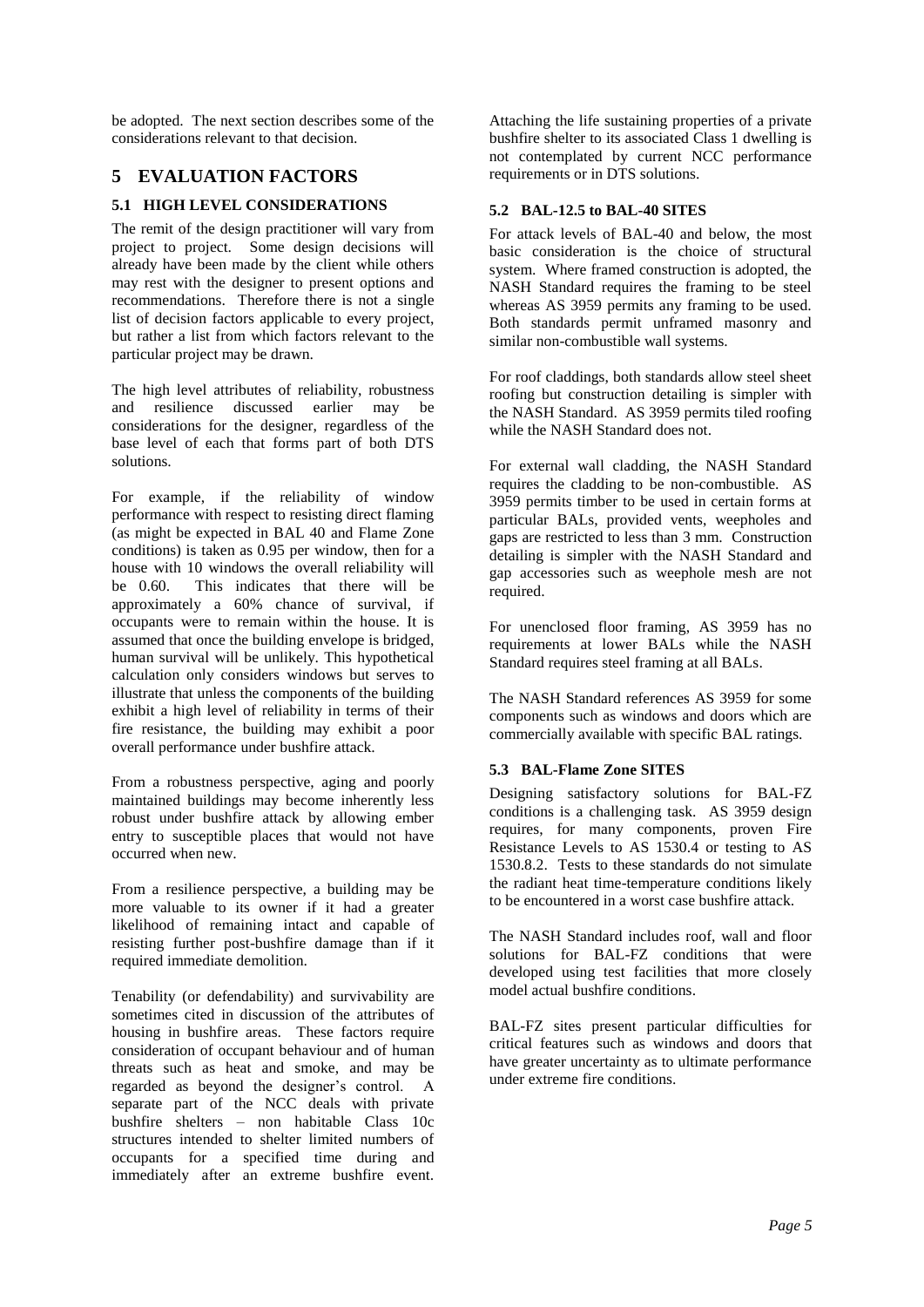#### **6 CASE STUDY**

#### **6.1 GENERAL DESCRIPTION**

The project selected for study is a retirement village complex in Bacchus Marsh north-west of Melbourne. The site is within a Bushfire Prone Area (BPA), although its location is well away from any forested areas or woodland (Figure 1). At worst, it might be subject to some form of ember attack. However, since 8 September 2011, the Building Amendment (Bushfire Construction) Regulations 2011 [12] requires that all buildings in a BPA are to be designed to achieve a resistance of at least BAL-12.5.

#### **6.2 PROJECT REQUIREMENTS**

The project comprises a group of single storey, slab-on-ground dwellings with a variety of wall claddings and a mixture of steel and tile roofing. Earlier stages of the development were constructed prior to the post-Black Saturday regulation changes that reclassified many areas. These stages used steel framing but at that time the site was not considered to be in a BPA and hence did not require a BAL-12.5 construction level.

The client was amenable to considering different approaches that would achieve satisfactory bushfire resistance at equal or lower overall cost. As the NASH Standard was not yet referenced in the NCC at the time of the project, a fire assessment was prepared by Noel Arnold and Associates to support an Alternative Solution. The fire assessment was reviewed by CSIRO in accordance with the procedure required by Victorian regulations.

#### **6.3 SPECIFICATION DETAILS**

The initial specification for Stages 2 and 2A called for the following materials:

- Timber roof trusses and wall framing
- Timber roof and ceiling battens
- Tile and sheet roof to specific buildings
- Timber external feature panelling
- Unspecified pergola roofing
- Unspecified roof and wall insulation
- Unspecified downlight construction
- Unspecified ceiling access panels
- Unspecified vents and service ducting in roofspace

Implementing the design via an AS 3959 solution would involve the following considerations and precautions:

 Full sarking of the roof system for both sheet and tile roof cases

- Covering or replacement of lower 400 mm of any combustible external wall cladding
- Non-combustible pergola roofing
- Treatment of vents, weepholes and gaps larger than 3 mm to reduce maximum aperture size to 2 mm.

Implementing the design via a NASH Standard solution would involve the following approach:

- Steel roof trusses, battens and wall framing
- Non-combustible external wall cladding
- Steel or polycarbonate pergola roofing
- Fibreglass or other non-combustible insulation
- Non-combustible roof vents and service ducting
- Screening to downlight units
- Elimination of roof sarking and weephole screening

#### **6.4 COMPARISON**

AS 3959 permits the use of a sarking membrane to resist the entry of embers through gaps and fissures. Sarking is noted in Amendment 2 to AS 3959 as being for the purpose of "secondary" ember protection, with mesh and mineral wool being used to prevent ember entry via gaps which are greater than 3mm. For a general roof situation, ember protection to the roof space is important since there may be combustible structural members, insulation or stored materials within the roof space, as well as penetrations through the ceiling membrane such as downlights and exhaust fans that would allow entry of embers into the main part of the building.

The ability of sarking to resist ember attack depends on the type of sarking adopted rather than its flammability index. The latter requirement appears to be aimed at limiting the extent of flaming that could result should ignition of the sarking occur due to ember attack. Testing has demonstrated that sarking acceptable to AS 3959 (with a flammability index not greater than 5) is vulnerable to ember attack [13]. This is a key factor in assessing the expected performance of the original construction specification.

The proposed construction details provide for noncombustible cavities within the walls and ceiling and protection of the interfaces and upper surface of the ceiling with non-combustible fibreglass. These cavities are contained between the exterior non-combustible linings and the interior noncombustible linings, with the cavities containing